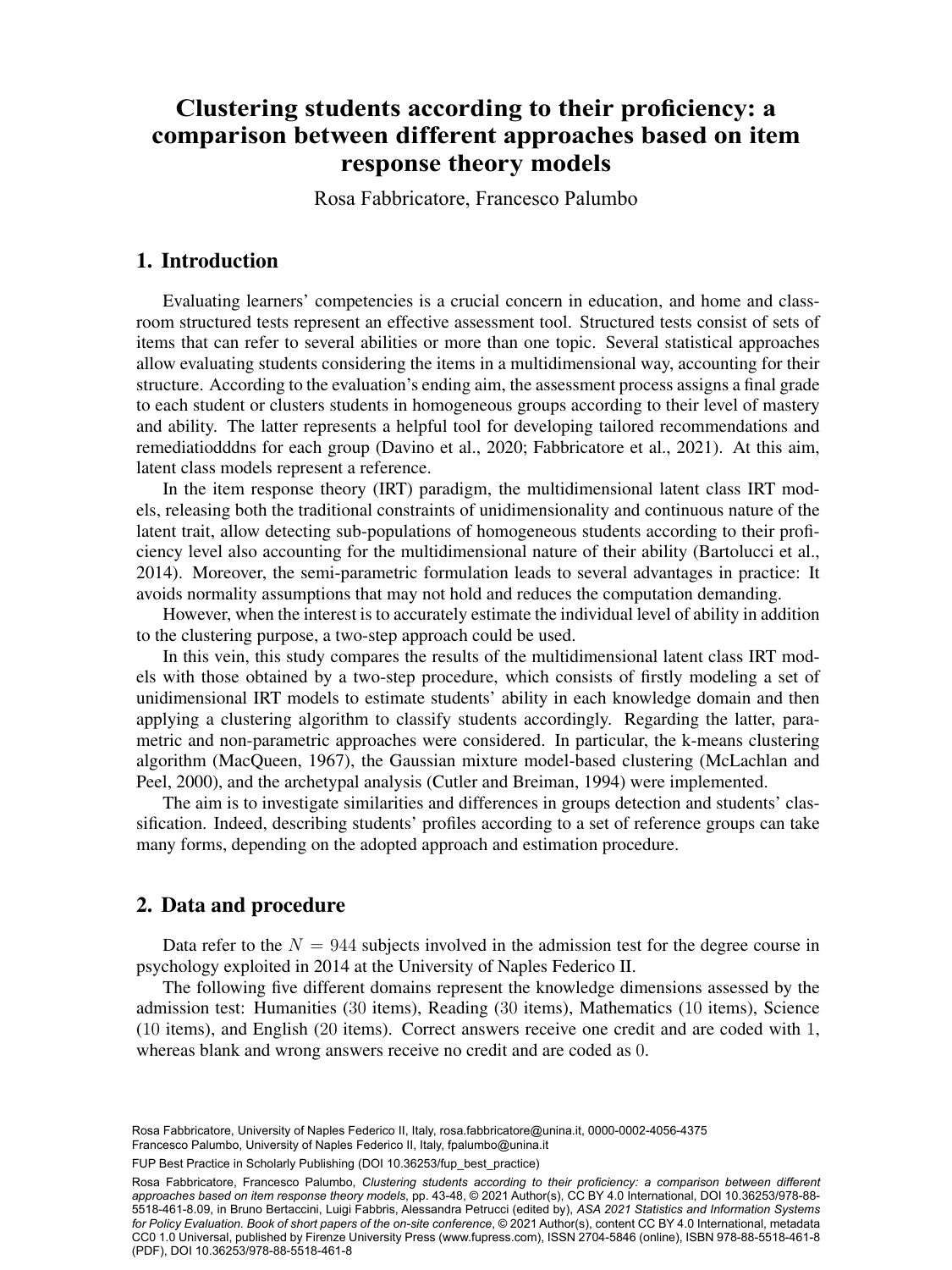Firstly, we carried out the multidimensional latent class IRT model to cluster subjects into classes as homogeneous as possible according to their abilities, concurrently accounting for the multidimensional structure of the data. Secondly, we implemented three two-step procedures exploiting the k-means algorithm, the Gaussian mixture modeling, and the archetypal analysis, respectively. Finally, we compared the different approaches employing a graphic example and evaluated their agreement through the Adjusted Rand Index (ARI; Hubert and Arabie, 1985). The ARI is a commonly used measure to evaluate distances in clustering. It allows comparing a partition with another one on the same elements or with external criteria. Index computation is based on the number of pairs of elements that are allocated in the same (or different) cluster in both partitions (agreements) and the number of pairs of elements that are placed in the same cluster in one partition but in different clusters in the other (disagreements). The ARI values range from 0 (random partitioning) to 1 (partitions perfect agreement).

#### 3. Statistical method

Methods we compared in this study exploit IRT models for students' ability estimation (see Bartolucci et al. (2019) for a review on the IRT models). In more detail, we considered the two-parameter logistic (2PL) IRT parametrization, where the parameters of guessing and ceiling are constrained to be equal to 0. Thus the probability of correct response depends only on the discrimination and difficulty item parameters and the student's ability. More formally, the probability that the subject s correctly answers the dichotomously-scored item i (with  $i =$  $1, \ldots, I$ ) can be expressed as follows:

$$
P(X_{si} = 1 | \theta_s, a_i, b_i) = \frac{e^{a_i(\theta_s - b_i)}}{1 + e^{a_i(\theta_s - b_i)}},
$$
\n(1)

where  $X_{si}$  is the response of the subject s at the item i with realization  $x_{si} \in [0,1], \theta_s \in R$  is the ability of the subject s,  $a_i \in R$  is the item discrimination parameter, and  $b_i \in R$  represents the item difficulty. It is worth noting that traditional IRT models are ground on three main assumptions: unidimensionality, monotonicity, and local independence. Moreover, the latent trait is described by a continuous normal probability distribution.

Within this theoretical paradigm, the multidimensional latent class IRT models represent a semi-parametric formulation of the traditional IRT models, allowing releasing both the constraints of unidimensionality and the continuous nature of the latent trait. This extension is particularly useful for detecting sub-populations of homogeneous students according to their ability level.

Since we defined the ability as a multidimensional latent trait, each subject is described by the ability vector  $\Theta_s = (\Theta_{s1}, \Theta_{s2}, \dots, \Theta_{sD})'$  where D is the number of considered dimensions. Following the between-item multidimensional formulation, each item measures only one dimension, and thus items are divided into different subsets  $I_d$  with  $d = 1, 2, \ldots, D$ .

Moreover, according to the semi-parametric formulation, each latent trait have a discrete distribution with  $\xi_1,\ldots,\xi_k$  support points defining k latent classes with weights  $\pi_1,\ldots,\pi_k$ . The main assumption is that subjects in the same latent class share common levels of the latent trait. The generic class weight  $\pi_c$  (with  $c = 1, \ldots, k$ ) represents the probability of belonging to class c and can be expressed as  $\pi_c = P(\Theta_s = \xi_c)$  with  $\sum_{c=1}^k \pi_c = 1$  and  $\pi_c \ge 0$ .

Accordingly, the manifest distribution of the response vector  $X = (X_1, \ldots, X_I)'$  can be formalized as:

$$
P(\mathbf{X} = \mathbf{x}) = \sum_{c=1}^{k} P(\mathbf{X} = \mathbf{x} | \mathbf{\Theta} = \xi_c) \pi_c = \sum_{c=1}^{k} \prod_{d=1}^{D} \prod_{i \in I_d} P(X_i = x_i | \mathbf{\Theta}_d = \xi_{cd}) \pi_c,
$$
 (2)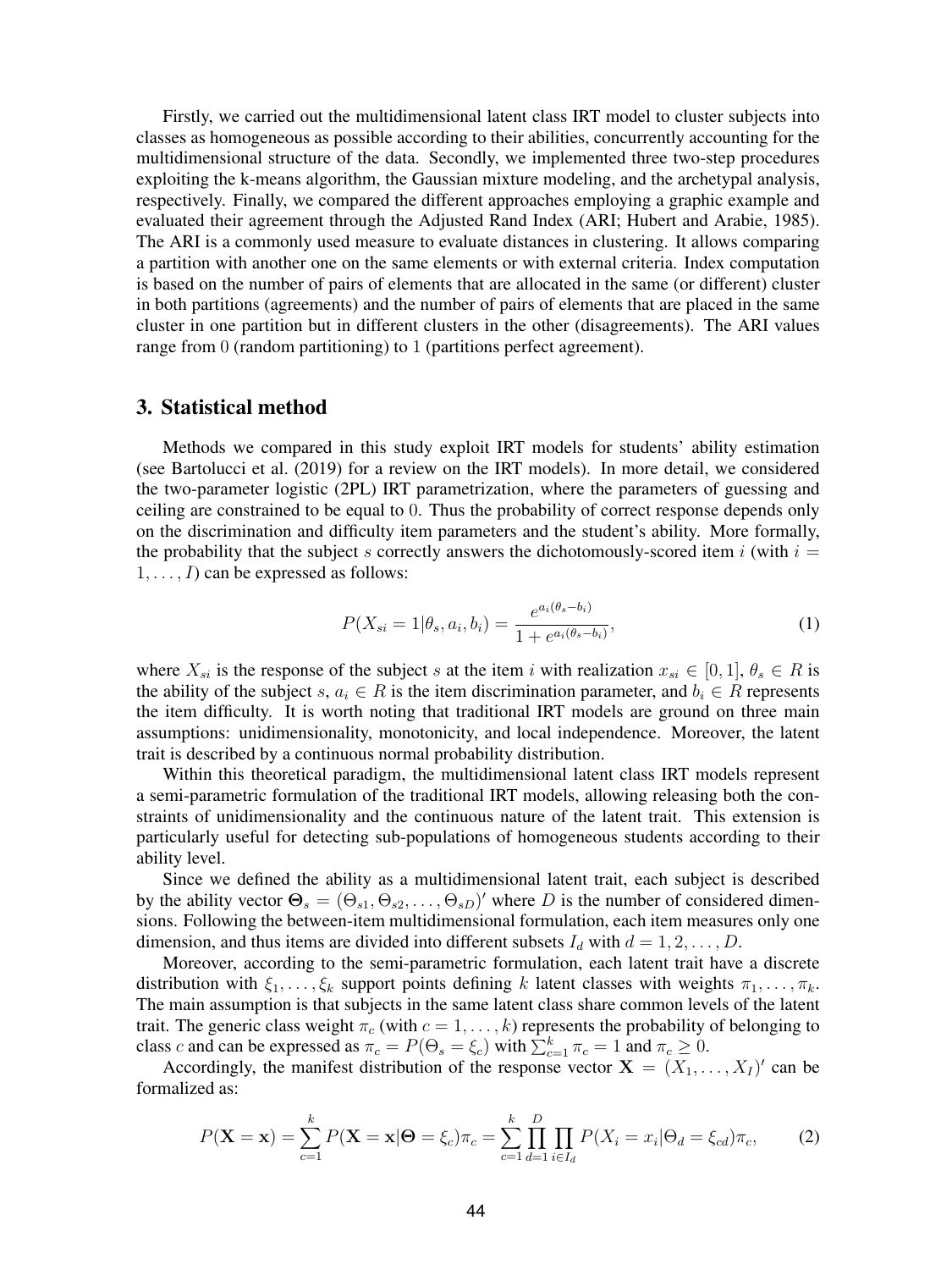where  $P(X_i = x_i | \Theta_d = \xi_{cd})$  It is herein specified according to the 2PL parameterization.

The number of classes  $k$  can be derived from theoretical assumptions or by comparing the model fit measures at different values of k. Each unit was assigned to the class that corresponds to the highest probability of belonging.

The estimation of the model parameters is usually based on the Maximum Marginal Likelihood (MML) approach. In the specific case of the latent class formulation, the Expectation-Maximization (EM) algorithm is used (Dempster et al., 1977). The estimation process is performed through the R packages mirt (Chalmers, 2012) and MultiLCIRT (Bartolucci et al., 2014) for the parametric and semi-parametric IRT formulation, respectively.

As stated before, the latent class IRT models allow removing parametric assumptions that may not hold and make the estimation process computationally demanding. Moreover, they are more flexible than the parametric formulation when the main aim is clustering individuals. However, this semi-parametric formulation provides a less accurate estimate of the individual level ability than the continuous one.

Regarding the clustering algorithms applied on the ability estimates, a very brief description below. The *k-means* produces a hard clustering changing the data partition at each step taking into account the Euclidean distance of each point from the cluster centers. It is one of the most used algorithms in cluster analysis mainly due to its ease of implementation and interpretation. Nevertheless, the k-means algorithm works well only when dealing with spherical clusters and no outliers are present in the data set. Firstly, accounting only for clusters' centroids is not suitable enough to properly detect subpopulations that also have covariance parameters significantly different. Secondly, centroids could be dragged by outliers.

Overcoming these issues, the *Gaussian mixture model* provides a model-based clustering allowing to detect differences between sub-populations that share the same (Gaussian) distribution but have one or more different vectors of parameters; thus, these models estimate a specific covariance matrix for each cluster and better manage the presence of outliers. On the other hand, they could entail the risk of overparameterization: increasing model complexity does not guarantee a better solution to the classification problem.

Compared to the methods mentioned above, the archetypal analysis allows more separate groups, detecting extreme representative observations that differ from each other as much as possible. Consequently, it approximates each point in a dataset as a convex combination of this set of extreme data points, called archetypes, lying on the convex hull of the data. Conversely, drawbacks reside in its computation costs, especially as the number of observations increases.

The corresponding R packages used to carry out the analyses were stats, mclust (Scrucca et al., 2016), and archetypes (Eugster, 2009).

#### 4. Results

A set of multidimensional latent class IRT models with a different number of latent classes  $k$ were estimated. Basing on the Bayesian information criterion (BIC; Schwarz, 1978), we chose the model with  $k = 3$  as the best one for describing our data. Looking at support points, we notice that latent classes are decreasing ordered according to the students' proficiency levels in all the considered domains (see Table 1). In particular, Class 1 encompasses students with poor performance in all the six domains; Class 2 includes students with low performance in Humanities, Math, Science and English, and high performance in Reading; Class 3 consists of students with a good performance in all the domains except for Humanities for which they achieved an average performance. Class weights indicate that Class 2 (moderate ability) is the largest one ( $\pi_2 = 0.48$ ), followed by Class 1 (higher ability;  $\pi_1 = 0.39$ ).

This result was compared with students' classifications obtained by a two-step procedure.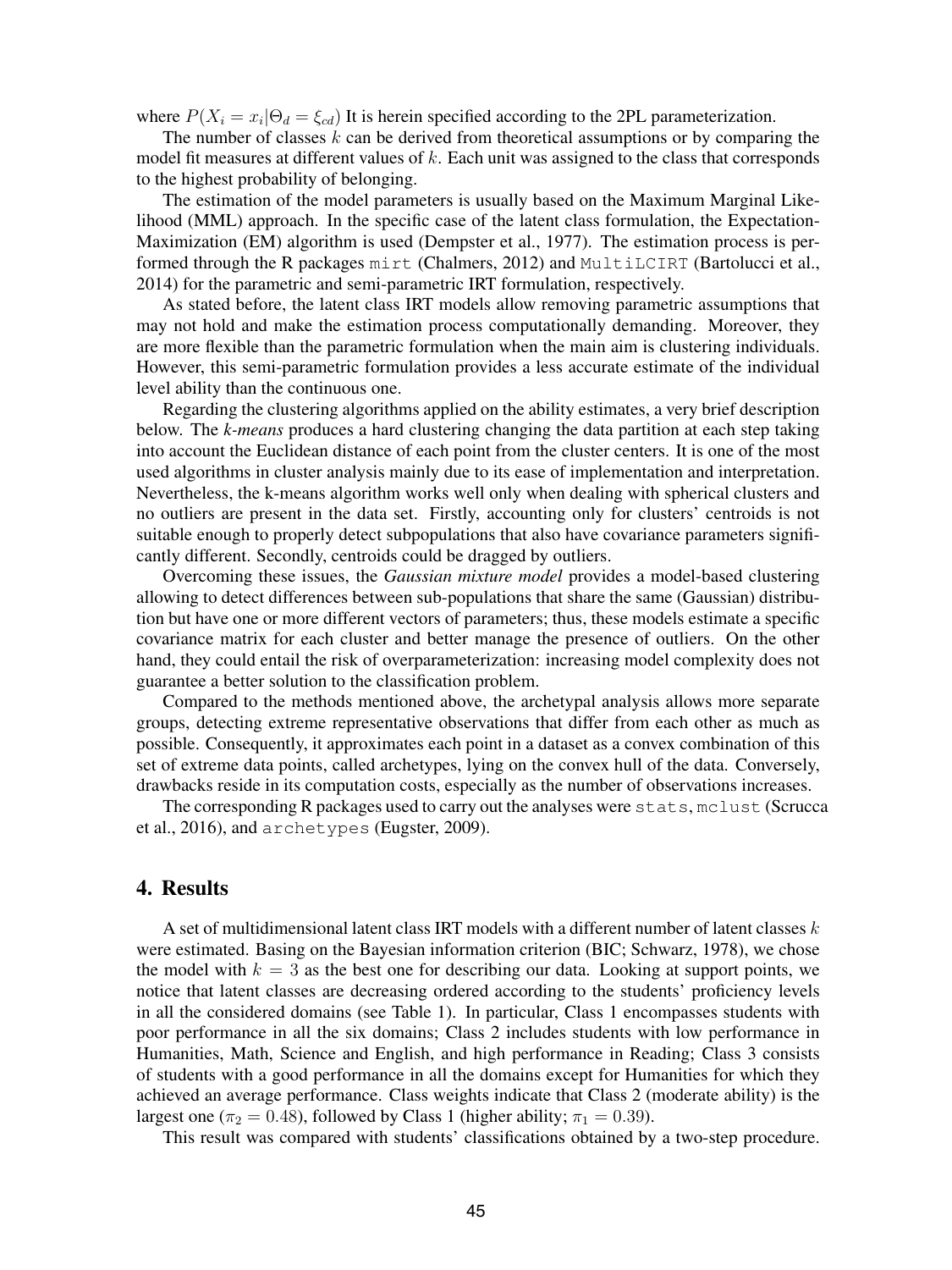As stated before, the comparison involved different clustering algorithms that were carried out on the students' ability estimates provided by the set of unidimensional IRT models (see Table 1). It is worth noting that the number of classes was imposed equal to  $k = 3$  in all the clustering procedure for comparison purposes.

|                                 |  | Table 1: Standardized support points (Latent Class IRT), centroids (K-means), component         |  |  |  |  |
|---------------------------------|--|-------------------------------------------------------------------------------------------------|--|--|--|--|
|                                 |  | means (Gaussian Mixture Model), archetypes (Archetypal Analysis), and class weights ( $\pi_c$ ) |  |  |  |  |
| for each clustering approaches. |  |                                                                                                 |  |  |  |  |

|              |                   | <b>Latent Class</b> | K-means | Gaussian Mixture | Archetypal |
|--------------|-------------------|---------------------|---------|------------------|------------|
|              |                   | <b>IRT</b>          |         | Model            | Analysis   |
|              |                   |                     |         |                  |            |
| Class 1      | <b>Humanities</b> |                     | $-0.52$ | $-0.50$          | $-0.54$    |
|              | Reading           | $-0.17$             | 0.23    | 0.57             | 0.01       |
|              | Math              | $-0.81$             | $-0.36$ | $-0.08$          | $-0.87$    |
|              | Science           | $-0.75$             | $-0.27$ | 0.11             | $-0.59$    |
|              | English           | $-1.22$             | $-0.68$ | $-0.28$          | $-1.22$    |
| Class 2      | Humanities        | $-0.44$             | $-0.38$ | $-0.36$          | $-1.01$    |
|              | Reading           | 0.32                | 0.42    | 0.36             | 0.26       |
|              | Math              | $-0.24$             | $-0.15$ | $-0.36$          | 0.22       |
|              | Science           | $-0.10$             | 0.03    | $-0.09$          | $-0.18$    |
|              | English           | $-0.21$             | $-0.05$ | $-0.06$          | $-0.17$    |
| Class 3      | Humanities        | $-0.06$             | $-0.24$ | $-0.33$          | 0.21       |
|              | Reading           | 0.76                | 0.58    | 0.47             | 0.92       |
|              | Math              | 0.35                | 0.15    | 0.15             | 0.47       |
|              | Science           | 0.51                | 0.28    | 0.18             | 0.79       |
|              | English           | 0.72                | 0.53    | 0.16             | 1.29       |
|              |                   | 0.13                | 0.21    | 0.08             | 0.35       |
| Class weight | $\pi_1$           | 0.48                | 0.42    | 0.43             | 0.24       |
|              | $\pi_2$           | 0.39                | 0.37    | 0.49             | 0.41       |
|              | $\pi_3$           |                     |         |                  |            |

The example reported in Figure 1, showing only two of the five ability dimensions for simplicity and lack of space, allows depicting differences in students allocation due to the considered clustering approaches. As can be guessed from the picture, the multidimensional latent class IRT model reached the strongest agreement in terms of classification when the k-means algorithm was implemented ( $ARI = 0.53$ ). The confusion matrix showed that the main difference resided in a higher allocation rate in class 2 rather than in class 1 for the multidimensional latent class IRT model compared to the approach based on k-means. A weaker agreement was found with the archetypal analysis  $(ARI = 0.39)$ , whereas the lowest one was reported with the parametric approach based on Gaussian mixture modelling  $(ARI = 0.09)$ .

Notice that in addition to the ability estimates in Table 1, the considered clustering approaches also differ for the allocation procedure that strongly influences the level of agreement between the partitions and, consequently, the ARI.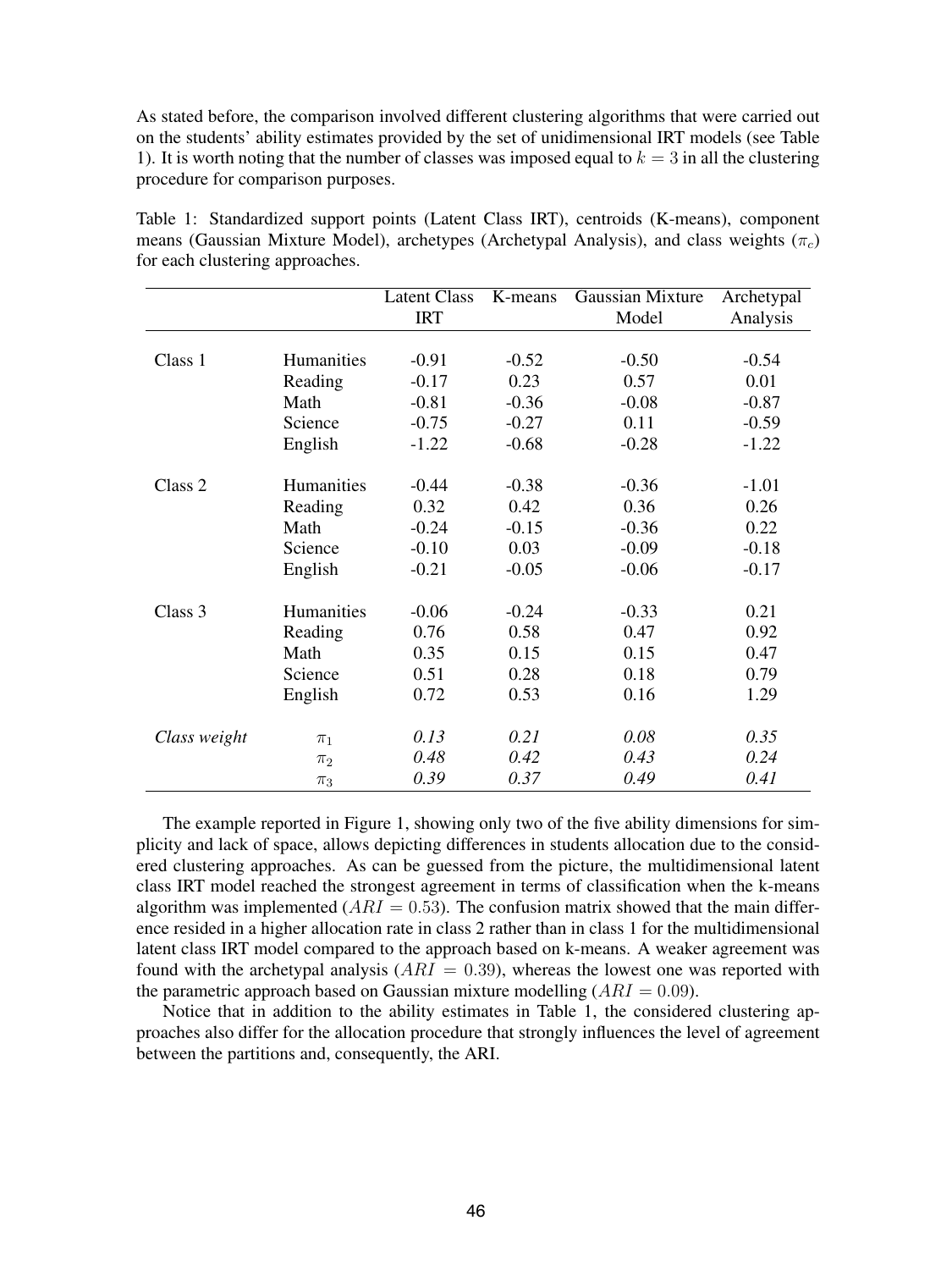

Figure 1: Students allocation based on different clustering approaches. X-axes and y-axes refer to students' ability estimation through the multidimensional IRT model in Humanities and Reading, respectively. According to the considered method, red points indicate: (a) standardized support points, (b) centroids, (c) component means, and (d) archetypes.

# 5. Conclusion

The study provides a useful insight in understanding dissimilarities between different approaches used for clustering purposes. Assuming as a matter of the fact that the adequacy of a method mainly depends on research goals and thus that there is not the best one in absolute terms, we compared different approaches illustrating which of the clustering algorithm we considered in the two-step procedure provides results more similar to those obtained by the multidimensional latent class IRT model.

The proposed comparison also invokes the difference between the parametric and semiparametric formulation of IRT models in practical applications.

Future research should investigate how the considered approaches work when a different data structure holds. Moreover, it would be interesting also to consider differences deriving from classical test theory rather than the IRT paradigm for the ability estimation.

## **References**

Bartolucci, F., Bacci, S., Gnaldi, M. (2014). MultiLCIRT: An R package for multidimensional latent class item response models. *Computational Statistics & Data Analysis*, 71, pp. 971– 985.

Bartolucci, F., Bacci, S., Gnaldi, M. (2019). *Statistical analysis of questionnaires: A unified*